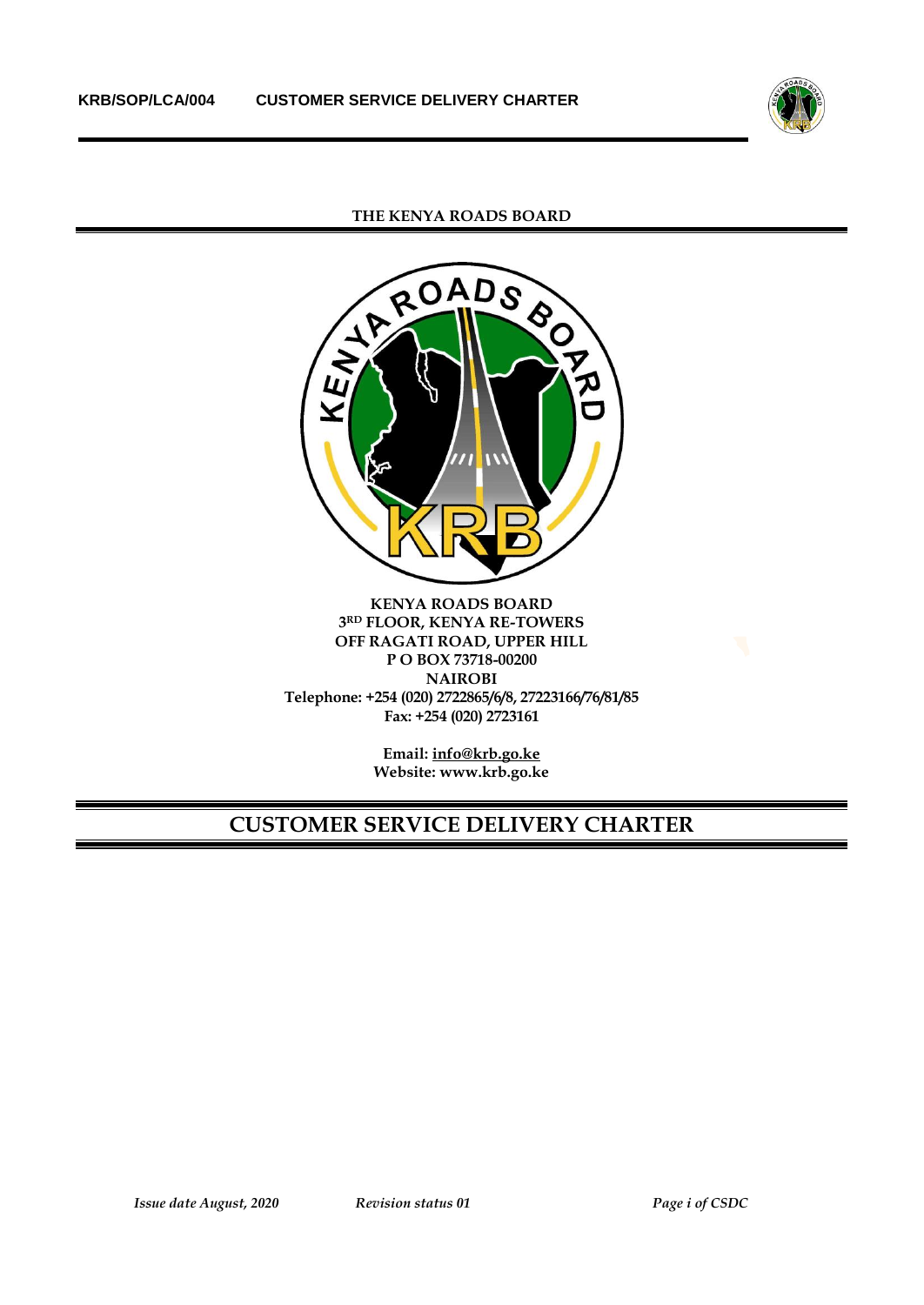

# TABLE OF C O N T E N T S

# Pages

=

# **CHAPTER ONE: BACKGROUND**

 $\blacksquare$ 

| 1.2 |                                            |  |
|-----|--------------------------------------------|--|
| 1.3 |                                            |  |
| 1.4 |                                            |  |
|     | CHAPTERTWO: NATIONAL VALUES/GUIDING VALUES |  |
|     | <b>CHAPTER THREE: COMMITMENTS</b>          |  |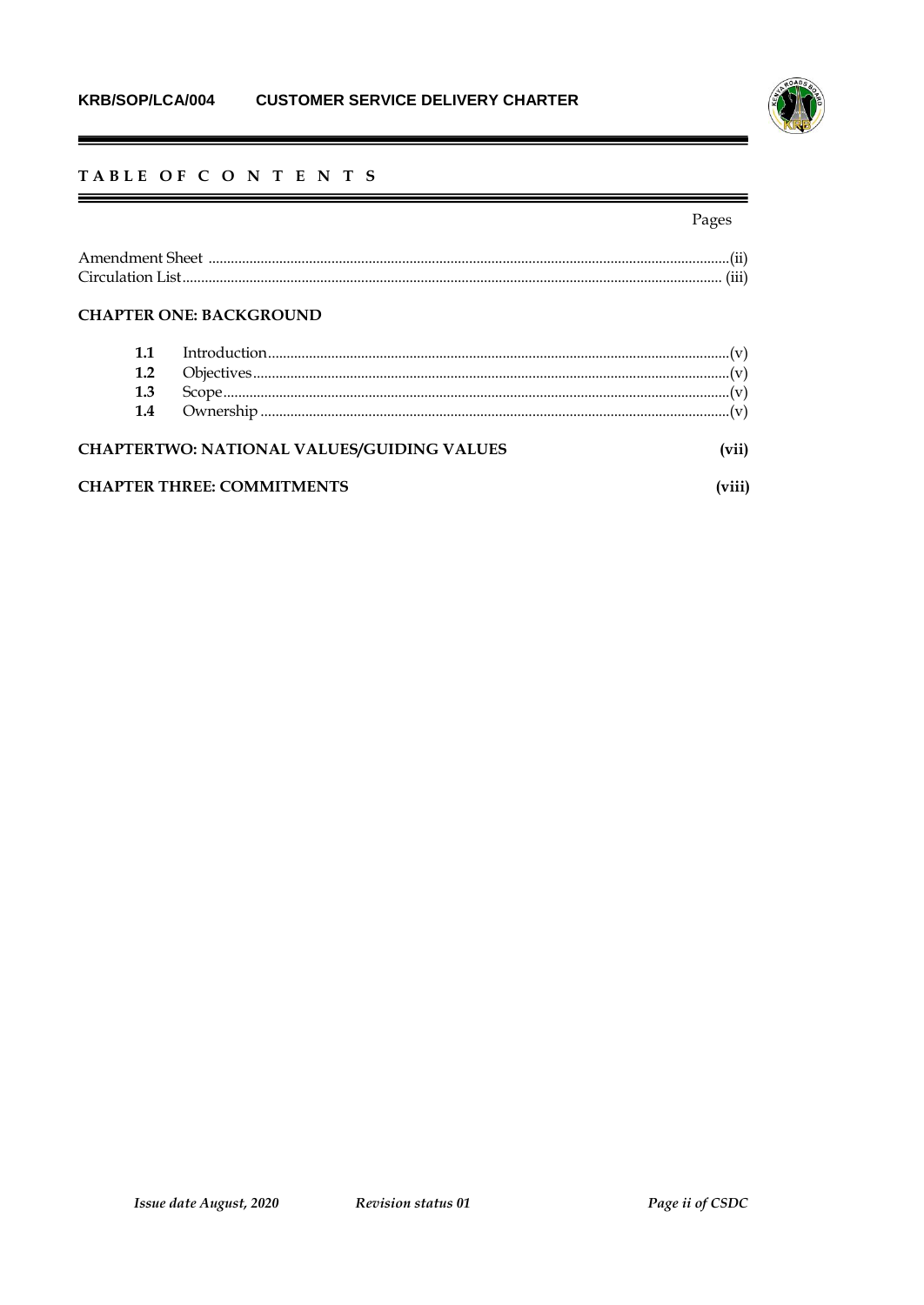

#### **CHAPTER ONE: BACKGROUND**

#### **1.1 Aims/Rationale**

| 1.1.1 | This Charter outlines our commitments to providing quality services to our customers. It |
|-------|------------------------------------------------------------------------------------------|
|       | provides information on how you can comment on our services and on the charter itself.   |

- 1.1.2 This Service Charter states our Aim, Goal, Vision, Mission, Mandates, Customers, Commitments and expectations
- 1.1.3 Our goal is to provide quality services to our Customers so as to optimize their resources
- 1.1.4 Our aim is to ensure that the resources set apart for roads development; rehabilitation and maintenance are applied effectively and efficiently.
- 1.1.5 This Charter is an effort to serve the public better and does not in any way purport to replace existing rules and regulations.

# **1.2 Vision**

An efficient road network for a prosperous Nation

#### **1.3 Mission**

*To fund, oversee and coordinate road maintenance, rehabilitation and development through optimal utilization of resources for a sustainable road network*

#### **1.4 Who are we**

Kenya Roads Board (KRB) is a statutory body established by the Kenya Roads Board Act of 1999.

#### **1.5 What are the objectives of KRB**

The objective and purpose for which KRB was established is to oversee the road network in Kenya and coordinate its development, rehabilitation and maintenance funded by the KRB Fund and to advise the Minister for Roads on all matters related thereto.

#### **1.6 What are our mandates?**

Our mandates are:-

- a) Co-ordinate the implementation of all policies relating to the development, rehabilitation and maintenance of the road network;
- b) Coordinate the development, rehabilitation and maintenance of the road network with a view to achieving efficiency, cost effectiveness and safety;
- c) Administer the funds derived from the fuel levy and any other funds that may accrue to it;
- d) Determine the allocation of financial resources from the Fund or from any other source available to KRB required by roads agencies for the development, rehabilitation and maintenance of the road network;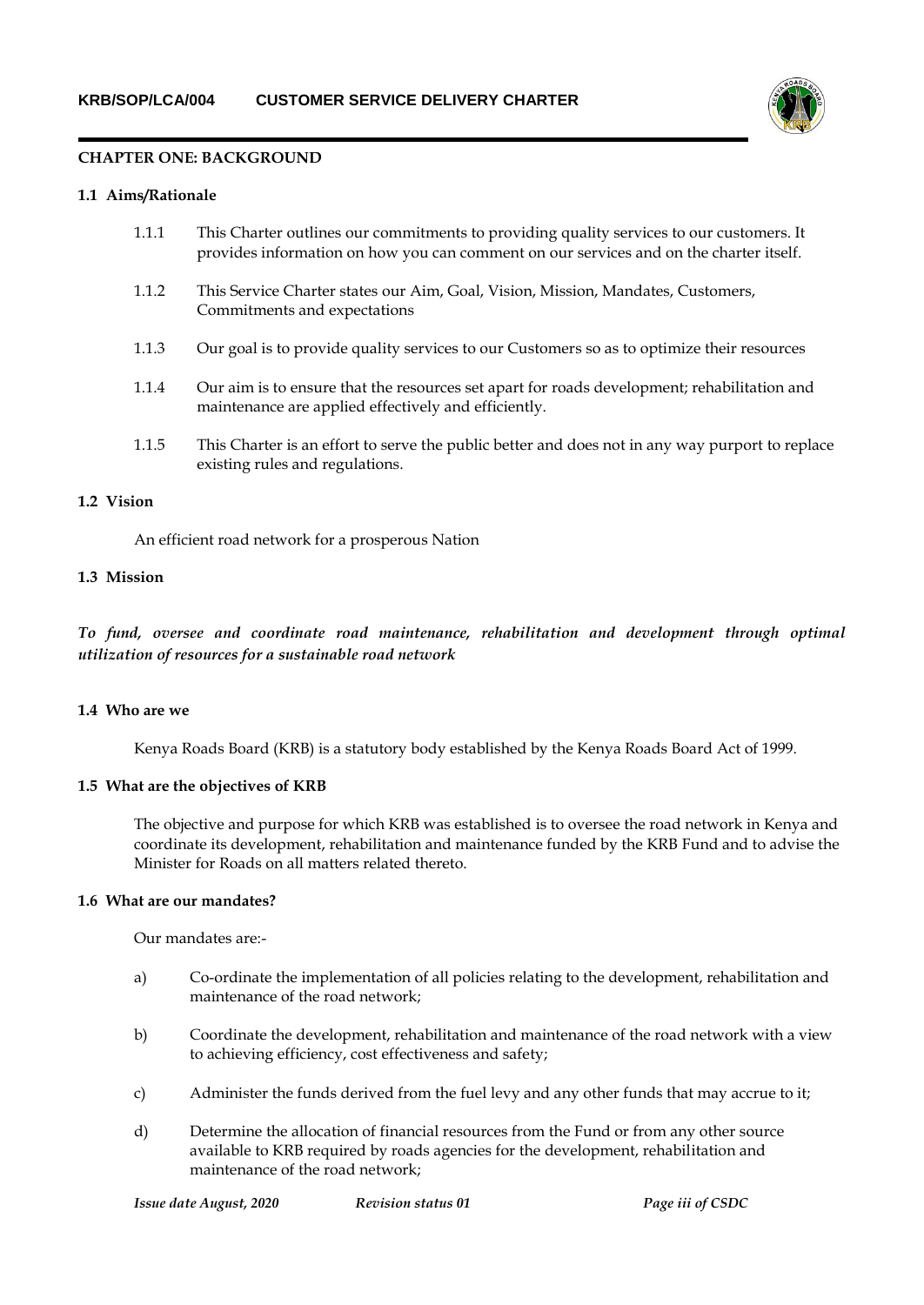

- e) Monitor the operations or activities undertaken by road agencies in the development, rehabilitation and maintenance of roads, and evaluate, by means of technical, financial and performance audits, the delivery of works;
- f) Ensure that all procurements for the development, rehabilitation and maintenance of roads or other associated works, funded out of the Fund or other funds are conducted in accordance with the guidelines and criteria set out by KRB;
- g) Recommend to the Government appropriate levels of road user charges, fines, penalties, levies or any sums required to be collected under the Road Maintenance Levy Fund Act, 1993 and paid into the Fund;
- h) Recommend such periodic reviews of the fuel levy as are necessary for the purposes of the Fund and other potential sources of revenue for the development, rehabilitation and maintenance of roads which could be made available to it for the performance of its functions; and
- i) Advise the Minister for Roads on road matters.

## **1.7 What is our structure?**

KRB is managed by a Board of Directors which composes of eight members from the private sector and five members from the public sector. This representation provides for road users to take an active interest in the management of roads in Kenya while ensuring that utilization of the funds entrusted to KRB is efficient and effective.

#### **1.8 Our Relationships**

We rely on our close relationships with our parent Ministry, the Government of Kenya, Road Agencies, other government bodies and ministries, major customers in the private/public sector and the road users.

#### **1.9 Our Customers**

We recognize our primary customers as the Ministry of Transport and Infrastructure, Urban Development and Housing, the Road Authorities (Kenya National Highways Authority, Kenya Rural Roads Authority, Kenya Urban Roads Authority and Kenya Wildlife Services) and County Departments in charge of roads. We recognize all road users as our customers (Motorized and Nonmotorized traffic). In particular we recognize the following key customers, Members of Parliament (National Assembly and Senate), Development Partners, Other Ministries and Semi-Autonomous Government Agencies, Suppliers, Consultants and Contractors, Financial Institutions, Universities and Research Institutions, Security Organs, Motorists, transports and fuel users, Pedestrians, Media. Our internal stakeholders are the Board of Directors and Staff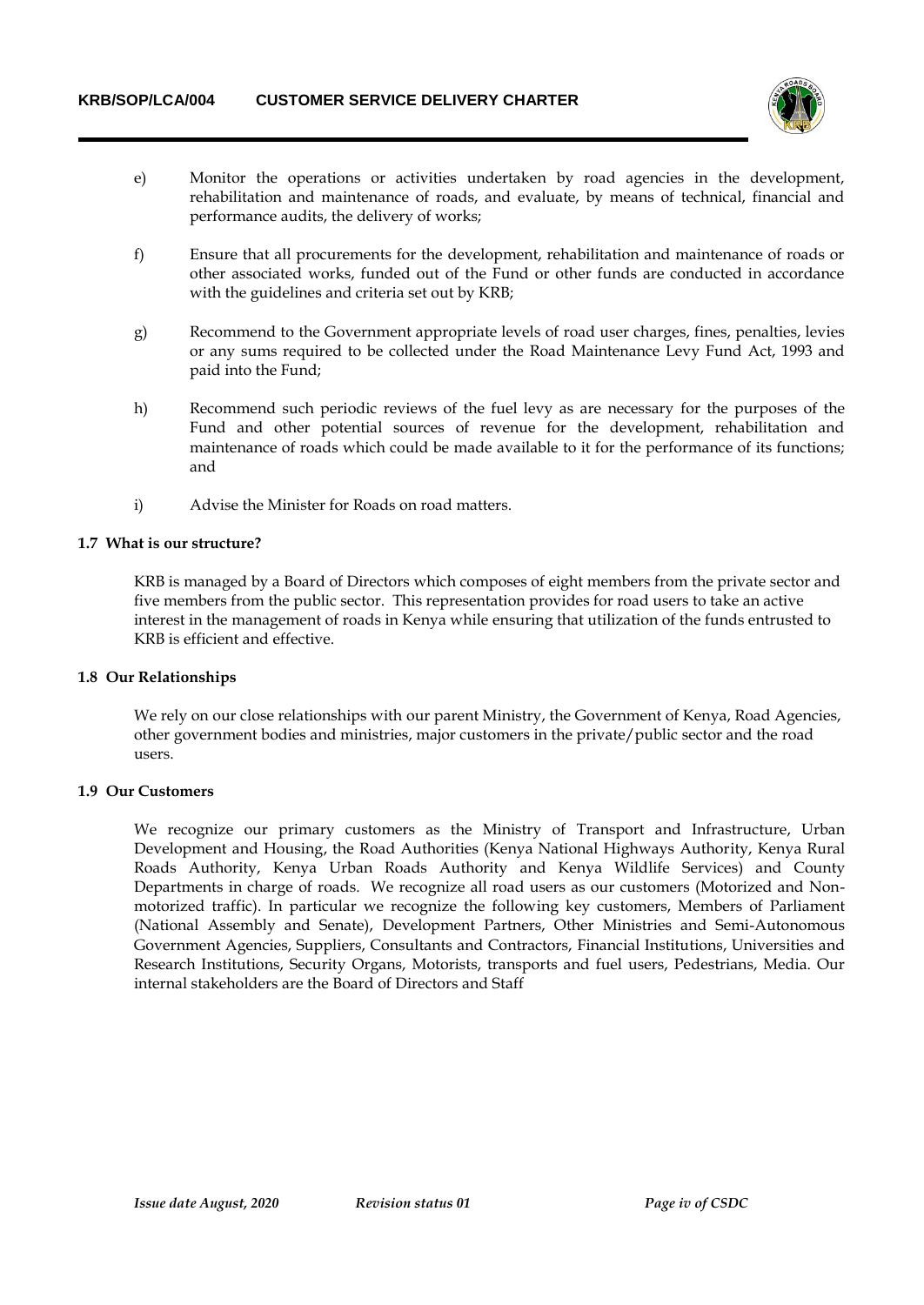

#### **CHAPTER TWO: GUIDING VALUES**

#### **2.0 Our Guiding values**

In relationship with our customers and in our operations, we shall be guided by the national values and principles of governance, that is patriotism, national unity, sharing and devolution of power, the rule of law, democracy and participation of the people, human dignity, equity, social justice, inclusiveness, equality, human rights, non-discrimination and protection of the marginalized, good governance, integrity, transparency and accountability;

#### **2.1.1 Patriotism**

We shall act in the best interest of Kenya, not use abusive language when talking about Kenya and not take advantage of any system in the country to the detriment of the common good

#### **2.1.2 National Unity**

We shall ensure a harmonious working relationship with our customers and interested parties. We shall respect the views of Kenyans regardless of their religion tribe or gender. We shall work together with all stakeholders to achieve an effective and efficient road network in Kenya.

#### **2.1.3 Sharing And Devolution Of Power**

We shall to the extent possible promote a system that encourages planning for road works at the lowest unit of devolution.

#### **2.1.4 The Rule Of Law**

In our operations, we shall act in accordance with all the relevant laws and procedures

#### **2.1.5 Participation of the People and Democracy**

We shall take part in matters of road infrastructure development in Kenya and shall involve people in matters of road maintenance.

# **2.1.6 Human Dignity**

We shall preserve individual or groups self-respect, self-worth, physical and psychological integrity and empowerment

#### **2.1.7 Equity and Social Justice**

We shall act in a fair and impartial manner

## **2.1.8 Inclusiveness**

We shall take into account everything or everybody in carrying out our operations.

# **2.1.9 Human Rights**

We shall give all Kenyans an equitable treatment and we shall support human rights for all and ensure a fair allocation of funds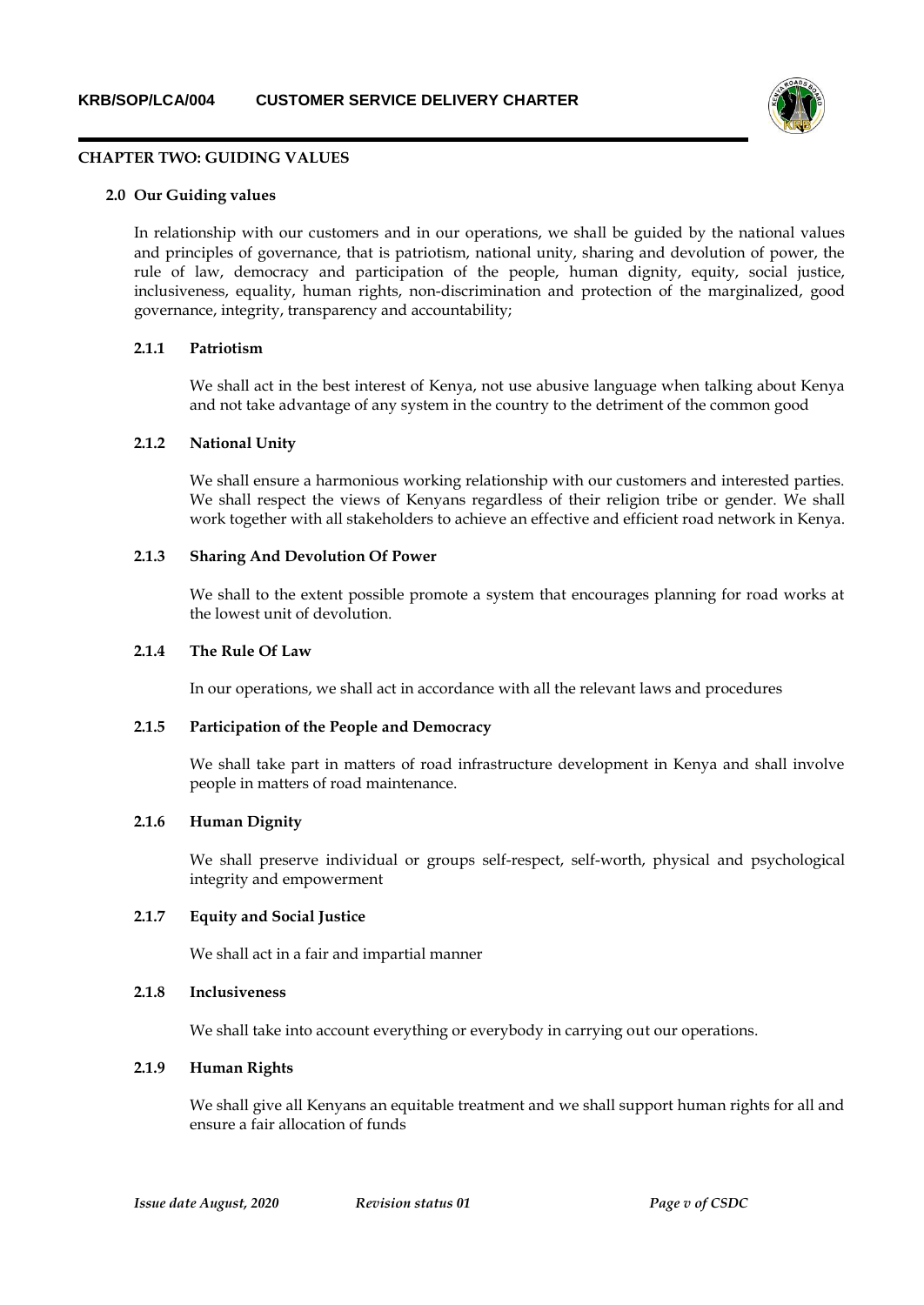

#### **2.1.10 Non-Discrimination and Equality**

We shall treat all Kenyans with fairness. We shall conform to rules and standards and shall have no prejudices.

#### **2.1.11 Protection Of The Marginalized**

We shall develop and implement policies and programmes that eliminate unacceptable levels of vulnerability, risk and deprivation as well as reduce their impact.

#### **2.1.12 Good Governance**

Our decision making processes and in the implementation of those decisions we shall be responsive, effective and efficient, transparent, accountable, equitable, inclusive and participatory

#### **2.1.13 Integrity**

We shall be honest, truthful, and sincere and demonstrate good character and strong moral principles in dealing with our customers

#### **2.1.14 Transparency**

We shall operate in a manner that demonstrates or shows what we are doing, why we are doing it and the intended outcomes of our actions.

# **2.1.15 Accountability**

We shall take responsibility for all our actions and be answerable and liable for our actions and behavior

#### **2.1.16 Sustainable development**

We shall ensure that Kenya's road network is efficient and effective to achieve social and economic development without exhausting the Country's natural resources.

#### **CHAPTER THREE: COMMITTMENTS**

# **3.0 Our Commitments**

In line with our guiding values we commit to the following;-

#### **3.1 Corporate Citizenship**

To promote patriotism and National unity we shall,

- Observe and support national day celebrations
- Ensure staff sing the National Anthem in all major functions
- Display the National Flag at our reception
- Collaborate with key stakeholders in road maintenance and development through meetings, informal discussions and workshops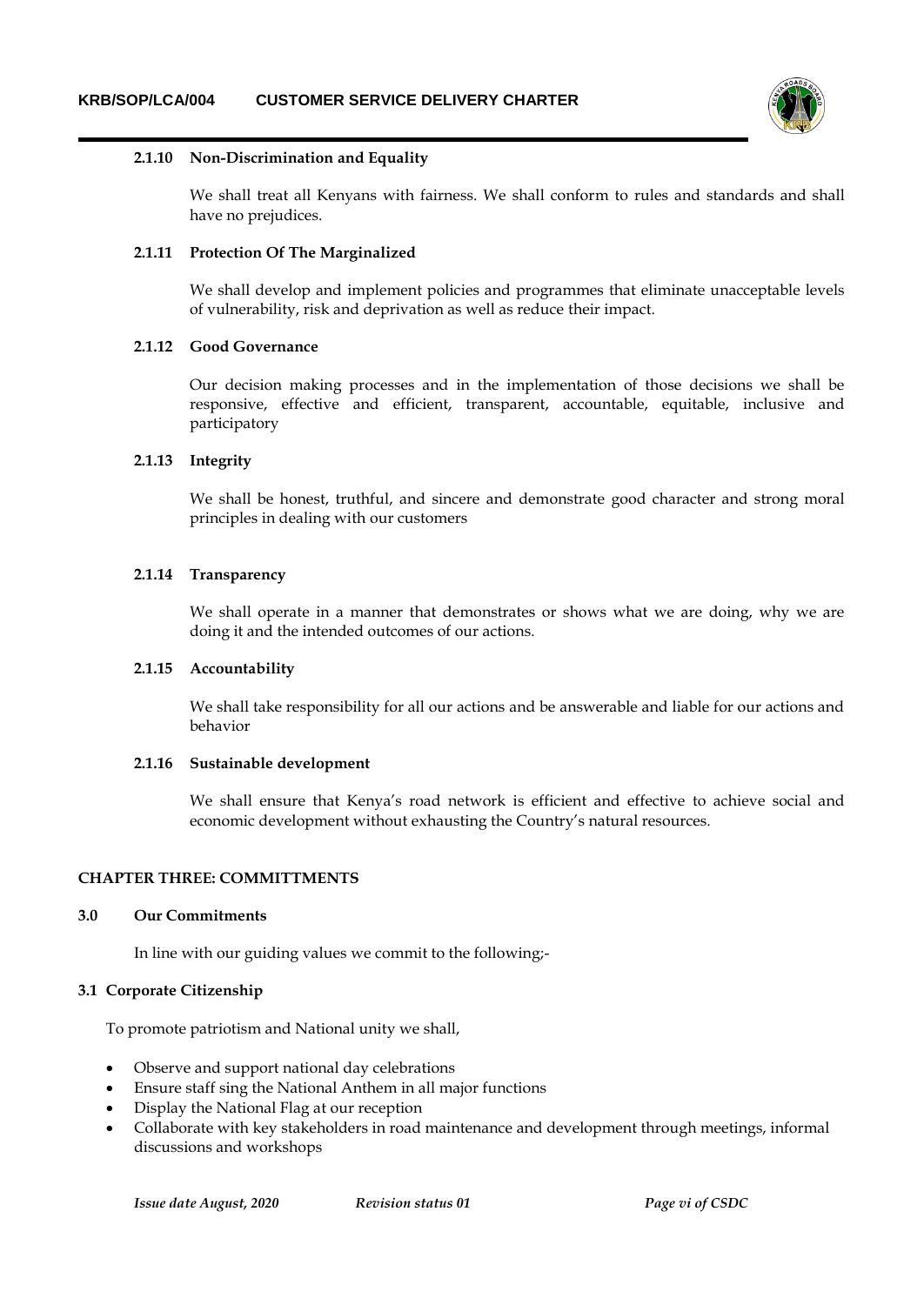

# **3.2 Devolution**

 We shall ensure that a road works approved for financing by KRB have been prioritized and identified at the lowest devolved units and that there has been participation of the people in prioritization.

# **3.3 Human rights**

To safeguard human rights, promote social justice and human dignity, equality and equity we shall,

- $\Rightarrow$  Consult our customers in an open and informative manner in order to rightfully understand and consider their needs.
- $\Rightarrow$  Respond to our customers written enquiries within seven (7) working days from the date of receipt
- $\Rightarrow$  Attend to our customers within fifteen (15) minutes from the time of their visit to our offices
- $\Rightarrow$  Attend to telephone enquiries immediately.
- Be sensitive to our customers' needs at all times
- $\Rightarrow$  Give our customers the opportunity to provide feedback on our standards of delivery of services

## **3.4 Providing customers with professional services**

- We will be punctual to appointments with our customers
- Our staff will always identity themselves when responding to customers' enquiries
- We will not subject our customers to numerous telephone transferals
- We will treat our customers with courtesy, respect, fairness and impartiality
- We will strive for the highest ethical standards in service delivery
- We will keep information received by us in the course of dealing with our Customers strictly confidential

# **3.5 Encouraging public participation**

 We will use public forums and consultative processes to improve our services and to make major decisions that affect our customers

# **3.6 Providing access to information**

- $\bullet$  We will provide up to date information available in the most appropriate manner for consumption by our customers
- We will provide written information in a clear and concise manner
- We will provide quarterly information through the print media of the funds released to all road agencies

*Issue date August, 2020 Revision status 01 Page vii of CSDC*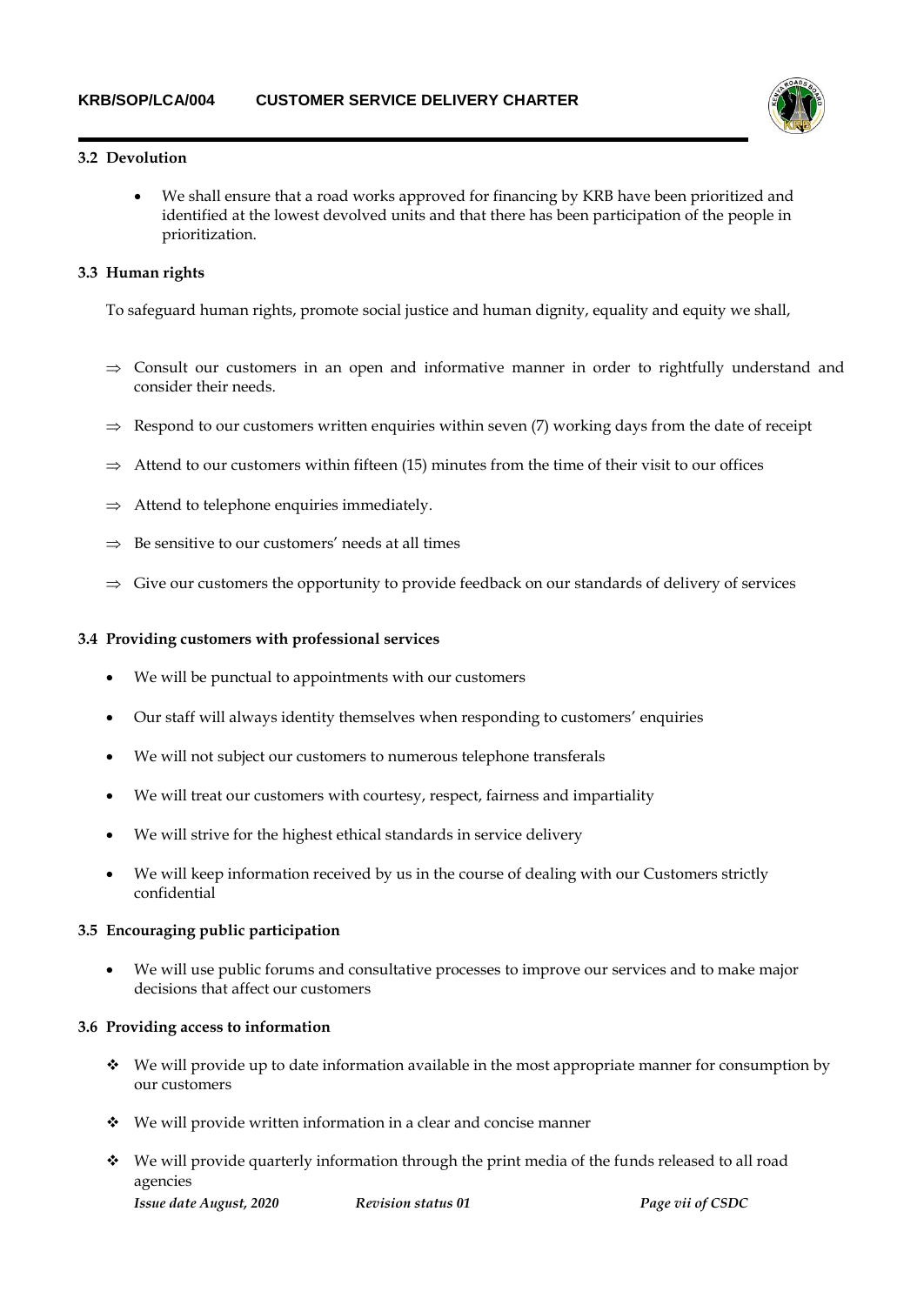

- $\bullet$  Within six (6) months from the close of each financial year, we will publish the financial statements and annual report
- Within three months from the commencement of a financial year, we will publish the works programme which details out where the funds to be released to all road agencies shall be applied.
- An application for access to information shall be processed within 21days from the date of receipt or 48 hours it fit concerns the life or liberty of a person. Where the application refers to information held by another public institution, it shall be transferred to that public institution within five (5) days from the date of receipt and information of the referral communicated to the Applicant/Requester.

## **3.7 Procurement of Goods and services**

- $\ddot{\bullet}$  We will use a competitive process in the procurement of goods and services.
- $\overline{\phantom{a}}$  We will inform all tenderers of the outcome of a tender within sixty (60) days from the tender closing date
- $\ddot{\textbf{u}}$  We will submit procurement reports to Public Procurement Authority quarterly
- $\downarrow$  We will publish in our website at the end of every year all contracts awarded during the year whose value exceeds Kshs. 5,000,000/=

#### **3.8 Payments**

- We will make prompt payments for goods and services delivered.
- Except where a written contract provides otherwise we will make payments for goods and services delivered within thirty (30) days from the date of receipt of invoice.
- Where there are doubts on the amounts claimed, we will inform the supplier of our concerns within seven (7) days from the date of receipt of the invoice and request for a verification.

# **3.9 Disbursement of Funds**

- Our Board of directors shall meet every month to approve disbursement of all funds received from the Kenya Revenue Authority.
- We will release funds to our road agencies within Ten (10) days to compliant road agencies from the date of approval of the Board of directors.
- We will disburse funds strictly in accordance with the disbursement programme

#### **3.10Allocation of Funds**

We will allocate funds in accordance with the provisions of Kenya Roads Board Act

#### **3.11Auditing and Monitoring of works**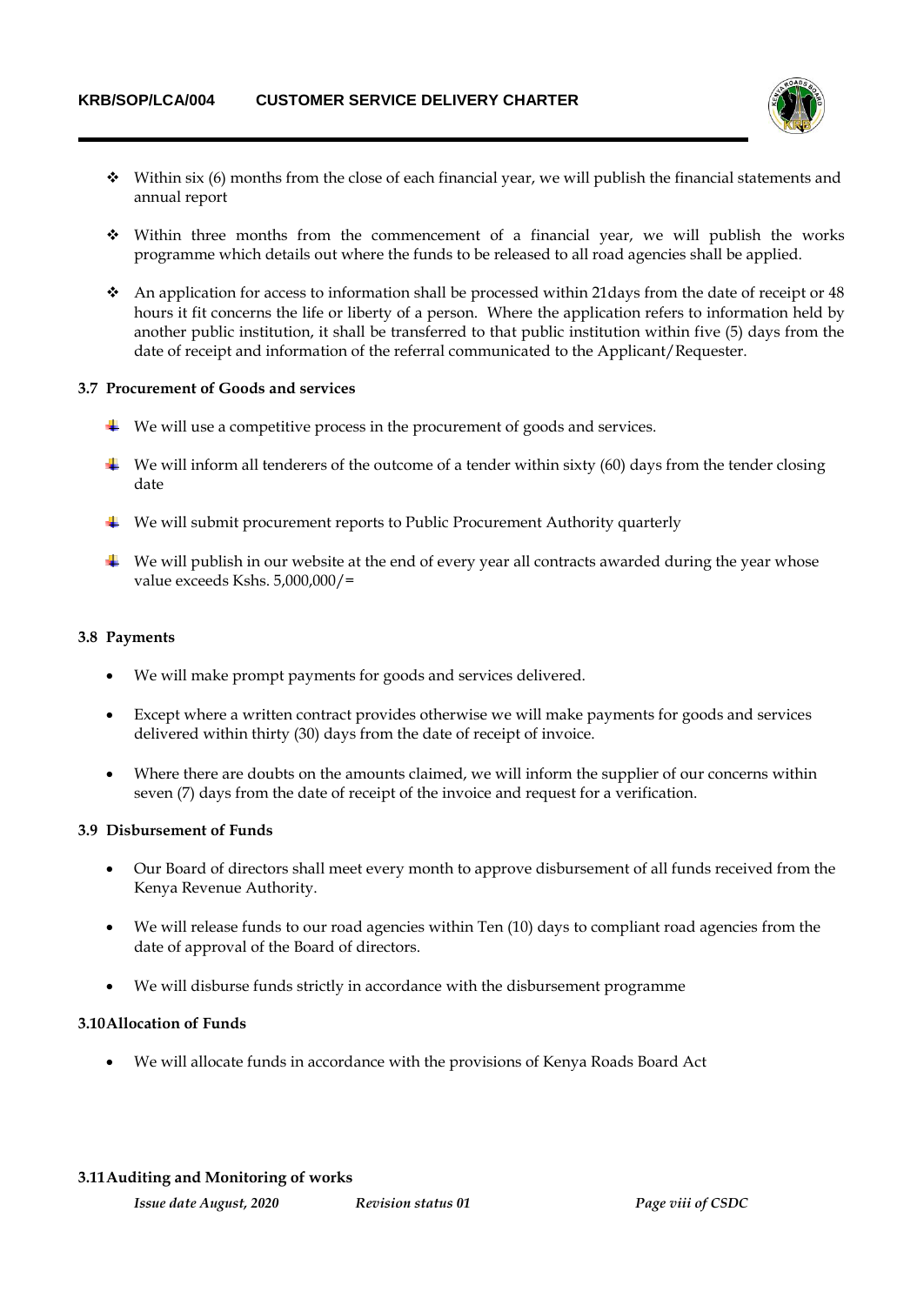

- We will carry out a technical compliance, performance and financial audit of all the works funded by Kenya Roads Board
- We shall provide annual reports of such audits which may be inspected by our customers

#### **4.0 Internal and external review**

To satisfy ourselves of service delivery, we shall measure our performance through the monitoring of our customers responses to our services. Overall we shall every three years conduct a customer satisfaction survey and implement recommendations.

#### **5.0 Feedback on our service/Resolution of Complaints**

Suggestions on improvement of our services are welcome. You have a right to complain about our services which you are not satisfied with or those that do not meet the standards here set. We will treat your complaints positively and seriously and shall give you a timely response while at the same time if need be review our internal processes accordingly

Any suggestions may be directed to the Executive Director, Kenya Roads, Kenya re-Towers, P.O. Box 73718, 00200, Nairobi. Telephone No. 2723176 or placed in the suggestion box found at the reception area of our offices or posted through the website [www.krb.go.ke](http://www.krb.go.ke/)

If you are not satisfied with our handling of your complaint, please refer to the Commission on Administrative Justice through the following address

**The Commission Secretary/Chief Executive Officer Commission on Administrative Justice West End Towers Waiyaki Way P.O. Box 20414-00200 NAIROBI Tel: +254-20-2270000/2303000/2603765/2441211/8030666 Toll Free Line: 0800221 349 SMS Short Code 15700 (Safaricom Subscribers Only) Email: [complain@ombudsman.go.ke](mailto:complain@ombudsman.go.ke)**

#### **Written Complaints will be resolved within 30 days**

#### **6.0 How you can help us**

- Our success in serving you will be determined by your co-operation.
- When making an enquiry, ensure you give sufficient and accurate information
- Provide your full address including email and telephone contacts if any to us when making an enquiry to enable us respond to you
- If calling from a cell phone, explain this to our staff so that they can understand your circumstances
- Be courteous when dealing with our staff